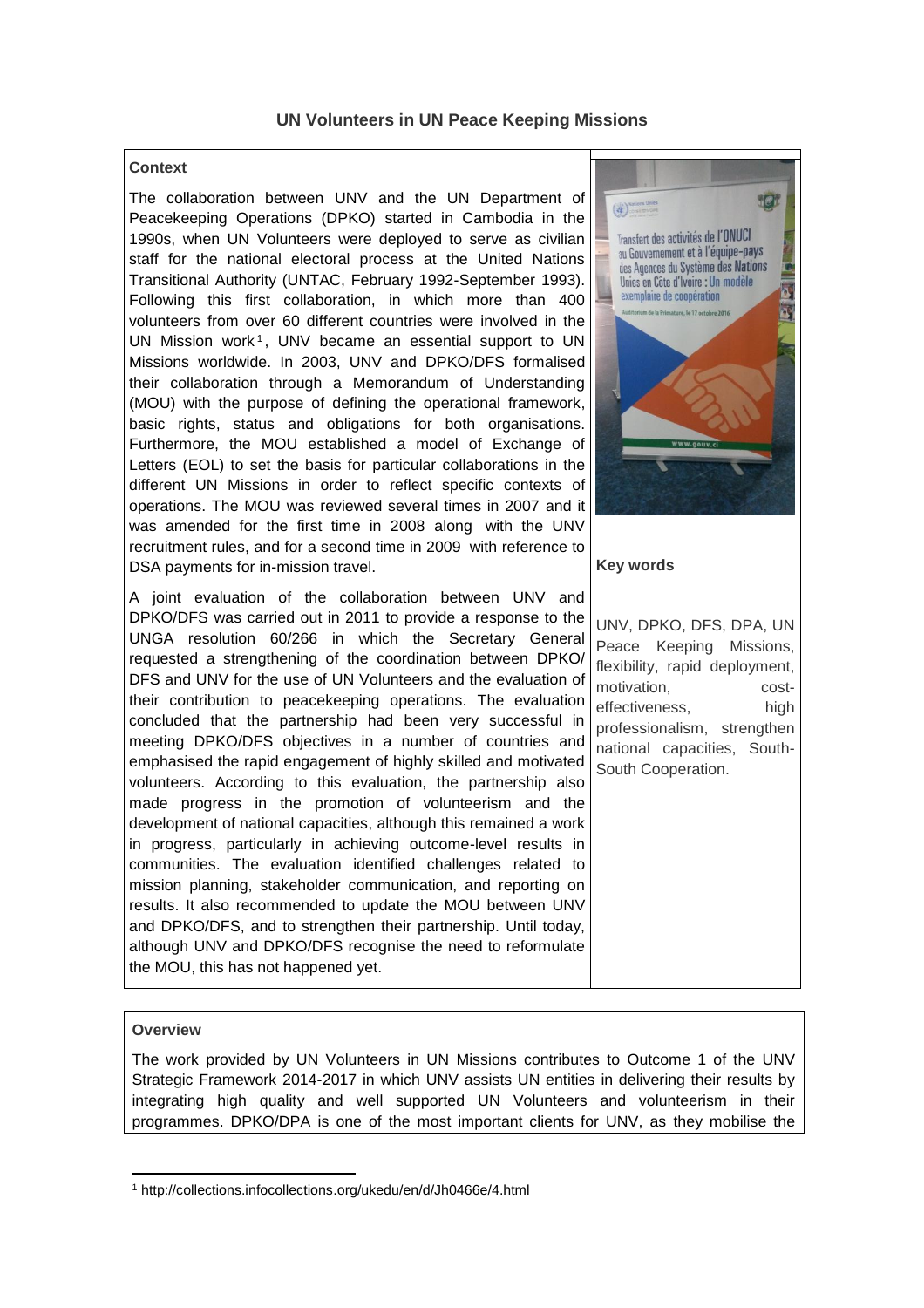largest numbers of volunteers: 37% of all UN Volunteers were deployed in Peacekeeping and Peacebuilding Missions during 2014-2017. 2

Depending on the number of UN Volunteers in a particular UN Mission, and the complexity and size of the operation, a UNV Field Unit (FU) is integrated within the Mission staffing and budget. The UNV FU is responsible for the mobilisation and management of UN Volunteer assignments, strategic advice to mission management to optimise the use of UN Volunteer modalities in achieving the Mission mandate, and advocacy around the role of volunteers and volunteerism in the country.<sup>3</sup> The UNV FU in a UN Mission usually consists of a UNV Programme Manager (PM) at P3/P4 level, international UN Volunteers (Support Officers) and national staff at G4/G5 level. All the UNV FU personnel are integrated within the mission staffing table. In case there is no UNV FU in the Mission, the volunteer management and support to the UN Volunteers is provided by the Office of the Head of Administration of the Mission. 4

Today, UN Volunteers serve in five Special Political Missions (SPMs/DPA) and eleven Peacekeeping Missions (DPKO). The UNMISS (South Sudan), MONUSCO (DR Congo), and MINUSCA (Central African Republic) Missions are the ones that have mobilised the majority of the UN Volunteers. However, the number of UN Volunteers in UN Missions has declined 8.4% overall since 2014 (from 2,346 volunteers mobilised in 2014 to 2,148 in 2016<sup>5</sup> ) due to the downsizing or closure of Missions and also due to revised structures of new UN operations which focus more on national capacity development and lighter footprints in the country of operation. This is also in part due to the changed approach to UN-supported elections: some countries have passed from territory-wide observation to capacity development of National Elections Commissions, which requires less manpower.

Most of the UN Volunteers that serve in UN Missions are international. Although the mobilisation of national UN Volunteers has increased since 2014, it still represents a small percentage. In 2014, 0.4% of the total volunteers mobilised in the Missions were nationals, while in 2017 this percentage has increased to 6%. <sup>6</sup> One of the major reasons for international UNV deployment with UN Missions is a lack of capacity at local level, which can be a hindrance to achieving the mandate of the Mission. In addition to providing the required substantive, administrative and technical support to the Mission, the UN Volunteers play a crucial role in developing local civilian capacities. With the emphasis on UN Missions to develop national capacities, they are now looking at mobilising national UN Volunteers and pairing them with international volunteers that have a dedicated focus on national capacity development. An advantage of this is that national UN Volunteers can often connect better with the local communities. Examples of Missions with increased numbers of national UN Volunteers are MINUSCA, with 55 national UN Volunteers included in the 2016/2017 budget for the Mission Support Division (MSD), and other UN Peacekeeping Missions that have incorporated national UN Volunteers are UNAMID<sup>7</sup>, MONUSCO and UNMIL.

Further to this, 86% of the UN Volunteers working in the UN Missions are from the global South, which indicates that most of the internationals that work as UN Volunteers in UN Peacekeeping Missions are facilitating South-South cooperation. Although UNV has increased the percentage of female UN Volunteer candidates proposed to UN entities during the last years, the

<sup>1</sup> <sup>2</sup> UNV Volunteers' statistics 2014-2017

<sup>3</sup> UNV, Review of Enhanced Field Presence (EFP) for Field Units and Assessment of Proposed Field Unit Contraction/Augmentation

<sup>4</sup> MOU DPKO/DFS

<sup>5</sup> UNV Volunteers' statistics 2014-2017

<sup>6</sup> UNV Volunteers' statistics 2014-2017

<sup>&</sup>lt;sup>7</sup> In Darfur, the government is not allowing the hiring of more internationals so the UNAMID Mission has started to include national UN Volunteers.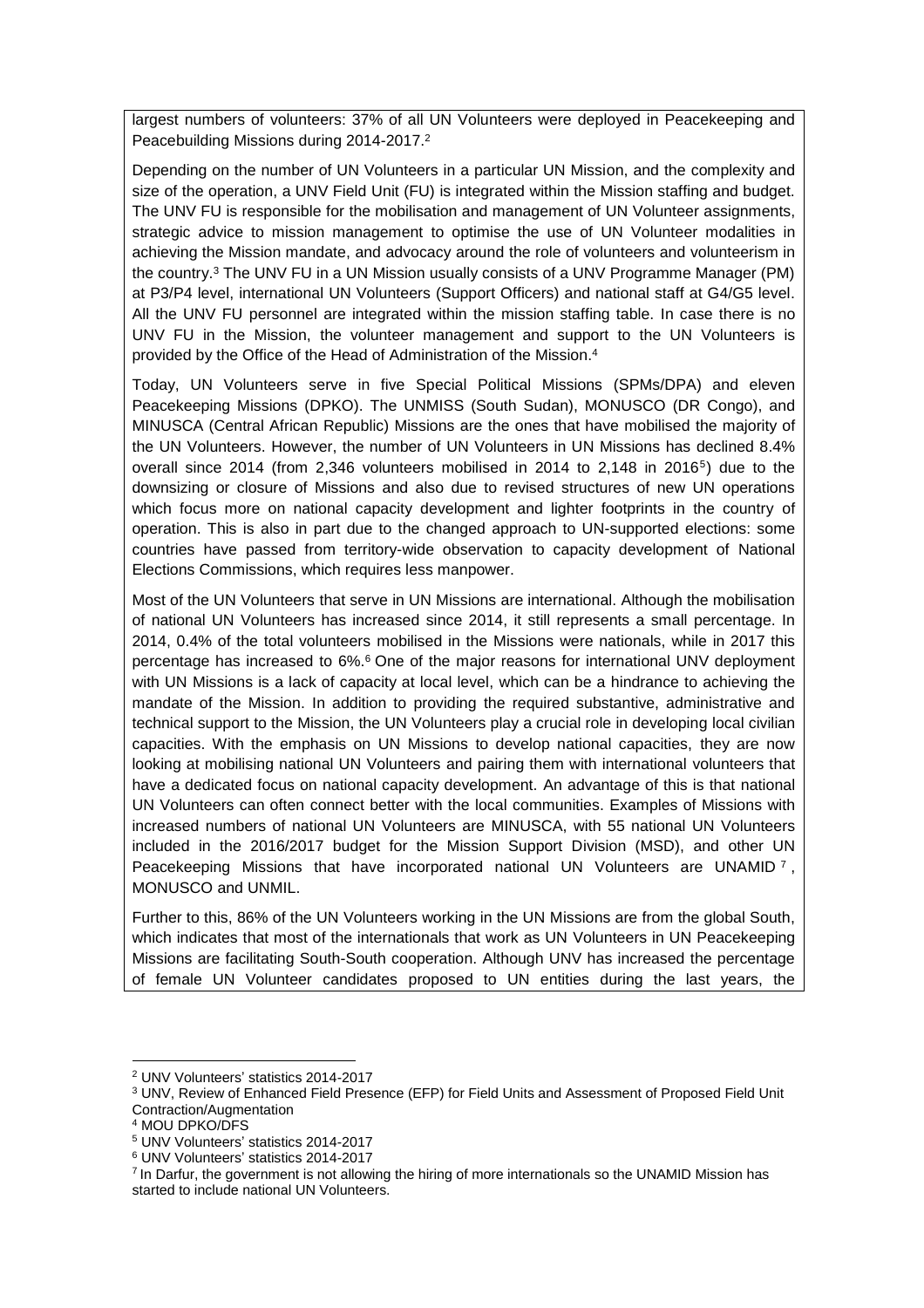percentage of females in UN Missions has remained steady from 2014-2017 and represents 31% of all volunteers deployed in Missions.<sup>8</sup> In most of these Missions, it is challenging to mobilise women because some technical professions are still predominantly occupied by men, for example, in the areas of engineering and aviation. At the same time, the majority of assignments are located in non-family duty stations, which can constitute a challenge to the efforts to recruit women.

## **Performance**

1

The technical capacity and motivation of UN Volunteers as well as the speed of deployment and their cost effectiveness are considered to be the most important reasons for recruitment of UN Volunteers in the UN Missions. The inclusion of UN Volunteers has helped to bring new knowledge to support specific activities and tasks, and the UN Volunteers are valued for coming with a fresh mind and bringing in new ideas to the Missions.

Overall, UN Volunteers are recognised by DPKO/DFS as being a resource for the Missions that enable them to build national and local capacities, engage with civil society and grassroots organisations, and to provide community-based action. UN Volunteers also have the advantage of being perceived as politically and socially neutral actors and thus non-threatening to stakeholders. National and international volunteers have complementary roles in the Missions. While national UN Volunteers are often more accepted in their communities and contribute to sustainability, internationals are in a better position to safeguard neutrality and uphold principles of impartiality.

Although UNV's flexibility in the recruitment and deployment process is being considered as a benefit, UN Missions perceive that UNV has become more bureaucratic over the past years. According to UNV personnel and Missions, some years ago the recruitment, deployment and reassignment processes were much easier and quicker. Furthermore, due to the revised conditions of service, volunteers can only serve for four years whereas before they could serve for eight years. While the maximum assignment period was shortened to protect UN Volunteers, this has limited the UN Mission's ability to retain them.

Another challenge is related to the participation of UNV in the volunteer forecasting for the Missions. While UN Missions usually adequately anticipate the number of volunteers, and staffing tables are considered a good mechanism for calculating accurate forecasts of the numbers of UN Volunteers to be selected and mobilised, UNV does not participate in the decision-making process and therefore cannot receive real time information on possible forecasts. As a result, UNV has identified the need to participate in the forecast of assignments for business predictability and has requested DPKO/DFS to include UNV Programme Managers at the Missions during budget formulation and the drafting of staffing tables.

Volunteers are deployed to work in diverse areas, and often they are considered to be the frontrunners of the Missions. Regarding UN Volunteers' experience, when the UN Missions have a UNV FU, UN Volunteers are usually better informed and supported. In Missions without a UNV FU, in some cases UN Volunteers are sent to the field without basic induction training, or without clarity of their work assignment. These issues need to be addressed by the Mission, and UNV's HQ in Bonn normally has quite a limited capacity to ensure that these aspects are covered.

UN Volunteers that have served in UN Missions constitute a pool of highly qualified professionals that are able to serve in similar contexts after the end of the assignments. However, according to the break-in-service rule about the eligibility of UN Volunteers for mission appointments and outlined in the administrative instruction ST/AI/2016/1 on recruitment<sup>9</sup>, the UN Volunteers, in case of resignation or recruitment in the same Mission, are required to take a break of six months before joining the Mission appointment. This can lead to a missed

<sup>9</sup> The document can be downloaded at http://www.un.org/ga/search/viewm\_doc.asp?symbol=ST/AI/2016/1